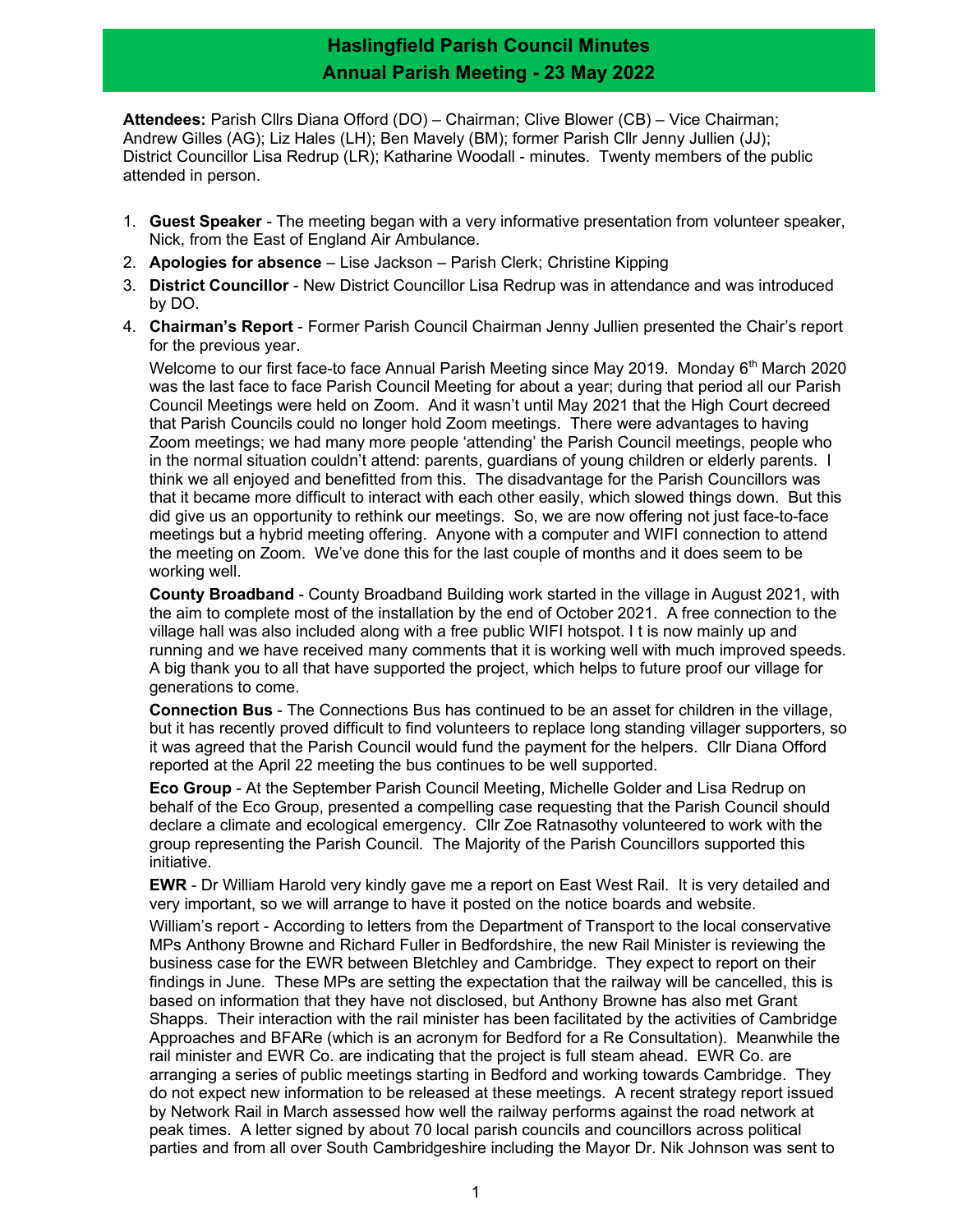## Haslingfield Parish Council Minutes Annual Parish Meeting - 23 May 2022

the DfT asking for the publication of the business case. This received substantial local press coverage. This question was substantially ignored by the Rail Minister. The Campaign group BFARe sent a similar letter and received a similar response which left some room for the possibility that the project would be cancelled. Anecdotally, the northern approach to Cambridge does not seem to have been ruled out. EWR Co. have also held a series of Local Representative Group meetings with local PCs and Councillors. Little new information was revealed. EWR Co. have a new CEO Beth West; her previous positions include being Commercial Director for HS2 and with Transport for London. The demise of the Ox Cam Arc should fundamentally undermine the case for the railway, but this has not been acknowledged by EWR Co. Attempts to get EWRCo. to answer questions left over from the 2021 consultation are with the Information Commissioner's Office. A follow up by the MPs office failed to make any progress.

Planning - During the year the Parish Council discussed twenty-four Planning Applications; of those applications we supported fifteen, objected to seven and gave no comment to two of the applications. The higher-than-normal number of objections was since having declared a climate emergency, we could not support new builds without evidence of solar panels, ground/air source heating and a high standard of insulation. The final decision of all applications is the responsibility of the Greater Cambridge Partnership; the role of the Parish Council is to comment on the applications.

Traffic Calming - Since the introduction of the traffic calming in Barton Road, and a Vehicle Activated Sign being moved around the village on a regular basis, evidence is that speeds have reduced, but there are still some areas of concern with vehicles driving through the village too fast. We have started discussing the possibility of introducing new 20mph speed limits throughout the village. The County Council's Highways and Transport Committee are looking to establish the implementation of 20mph schemes throughout the county. This is something we are very interested in investigating further and will be seeking the views of the Parishioners.

Skate Park – New - Back in May 2021 after a meeting chaired by Cllr Ben Mavely and attended by many interested parties, it was agreed that the new skate park would stay where it was as there was no other suitable site within the village. At the September meeting Cllrs Jenny Jullien, Ben Mavely, Simon Duke, Andrew Gillies, and Zoe Rathnasothy agreed to set up a working party to review tenders for a new skate park. At the January 2022 meeting Cllr Ben Mavely announced that two tenders had been received and the skatepark subcommittee would use a scoring system to select the preferred supplier. Betongpark was selected to design and install the new Skatepark equipment which will likely be completed in the Spring of 2023. Since 2012 Betongpark has worked passionately to design and construct unique spaces for skateboarding and urban activities. Founded originally in Oslo before establishing a second office in London, Betongpark is recognised as one of Europe's industry leaders in skatepark design and construction. We were particularly impressed with their Environment and Sustainability credentials.

Skate Park – Old - Regretfully, all the equipment has had to be removed as it passed its sell by date and was potentially dangerous. The area will continue to remain open for the time being.

**Parish Council website - Cllr Clive Blower and Parish Clerk Lise Jackson are working on a new** website. www.haslingfieldparishcouncil.gov.uk It is currently being written so some of the information is not complete. Soon, it will contain information about the Parish Council, such as its documents, rules, agendas, and minutes. The existing village website

www.haslingfieldvillage.co.uk continues to be the best place to look for information about the village and events. If you have a good idea for something new, would like to change something or would just like to have a chat with us, please get in touch using email clerk@haslingfieldparish.co.uk or the phone number 01223 870269.

Precept - At the January Parish Council meeting Cllr Tony Adcock presented the proposed Precept for the period April 2022 to April 2023, and it was noted that the cost per Band D property was reduced. All the Parish Council supported this.

The Queens Green Canopy - The Queens Green Canopy is a unique tree planting initiative created to mark Her Majesty's Platinum Jubilee, so don't forget to record any trees you have planted this year on the website https://queensgreencanopy.org/map-education-hub/qgc-map/#/ or just google Queens Green canopy map. Cllr Diana Offord announced the Parish Council have planted nine trees; they are in both sections of the Wellhouse Meadow, Trinity Close and Chestnut